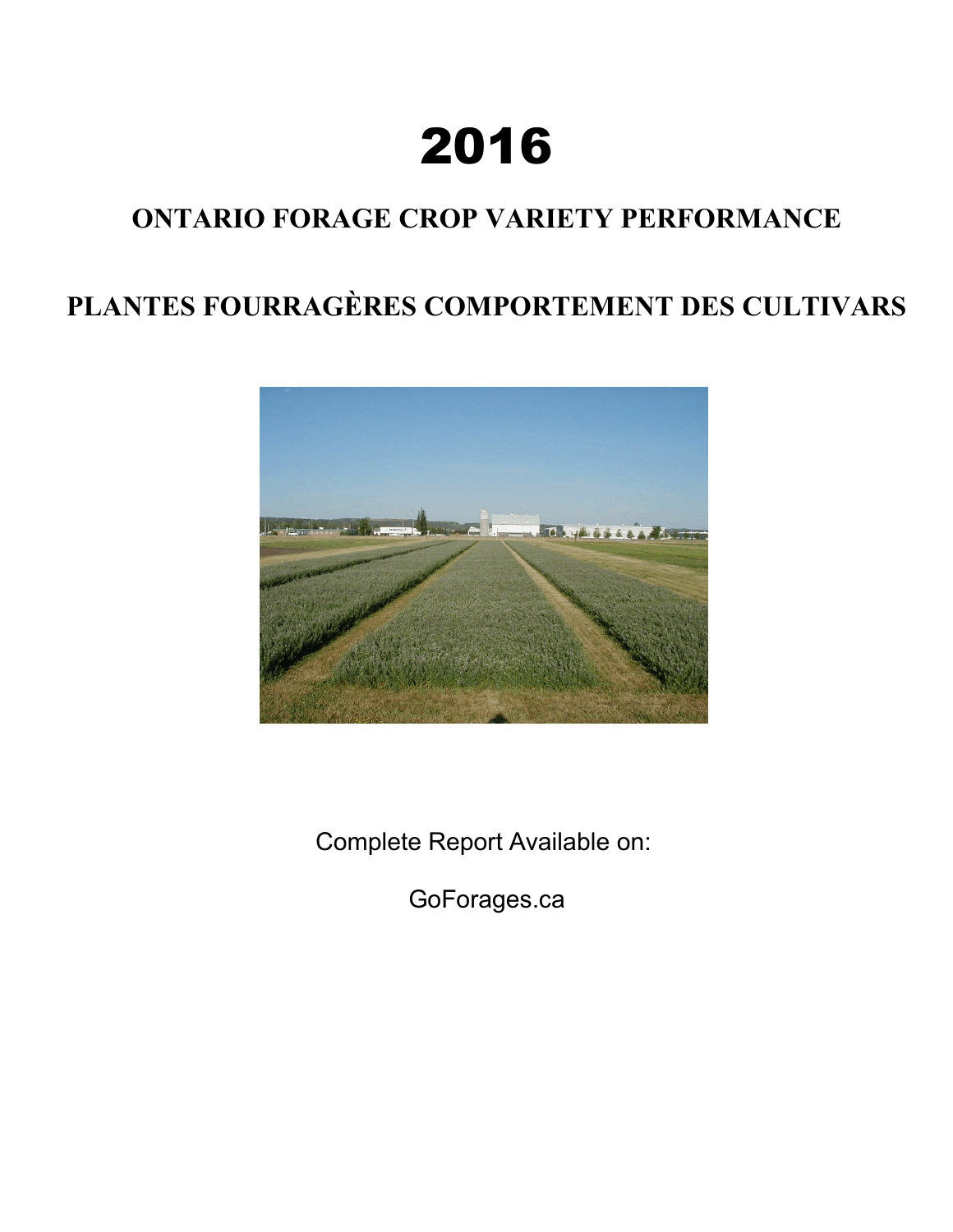# **THE ONTARIO FORAGE CROPS COMMITTEE**

The Ontario Forage Crops Committee (OFCC) reviews research work on forage species and uses this information to prepare production recommendations. As part of this effort, the committee evaluates under Ontario conditions the performance of experimental and commercial varieties of forages. This brochure summarizes the performance and characteristics of varieties that the committee has evaluated in Ontario. The brochure and further information are available at:

#### **GoForages.ca**

The committee is made up of representatives of The Canadian Food Inspection Agency Variety Registration Office, the Canadian Seed Growers Association, the Canadian Seed Trade Association, the Dairy Farmers of Ontario, the Beef Farmers of Ontario, the Ontario Forage Council, the Ontario Ministry of Agriculture and Food and Rural Affairs, the Ontario Soil and Crop Improvement Association and the University of Guelph.

Tests are conducted each year by the following agencies: the University of Guelph agricultural research stations at Elora, Kemptville and New Liskeard, and the Thunder Bay Agricultural Research Station.

# **COMITÉ DES PLANTES FOURRAGÈRES DE L'ONTARIO**

Le comité des plantes fourragères de l'Ontario (CPFO) examine les activités de recherche sur les espèces fourragères et utilise cette information pour préparer des recommandations de production. Une grande partie des efforts du comité est consacrée à l'évaluation des cultivars expérimentaux et commerciaux sous les conditions climatiques de l'Ontario. Ce carnet consigne diverses informations sur les cultivars que le comité a évalué en Ontario. Cette brochure et plus d'information sont disponible à notre adresse:

### **GoForages.ca**

Cet organisme est composé de représentants de l'Agence canadienne d'inspection des aliments bureau d'enregistrement des variétés, de l'Association Canadienne des Producteurs de Semences, de l'Association Canadienne des Commerçants de Semences, des Producteurs de Lait de l'Ontario, de l'Association des Eleveurs de Bovins de l'Ontario, du Conseil des Plantes Fourragères de l'Ontario, du Ministère d'Agriculture, de l'Alimentation et des Affaires Rurales de l'Ontario, de l'Association d'Amélioration des Sols et Récoltes de l'Ontario et de l'Université de Guelph.

Le comité coordonne la réalisation d'essais conduits par les agences suivantes: les stations de recherches de l'Université de Guelph à Elora, Kemptville et New Liskeard, et par le station de recherche à Thunder Bay.

This report may be reproduced in its entirety provided that due credit is given to The Ontario Forage Crops Committee and provided that neither the content nor the appearance of the report is altered. Tables may be reproduced provided that the entire table, with accompanying notes, is included.

"Ce rapport peut être reproduit dans son intégralité seulement si une permission écrite est obtenue du « Ontario Forage Crops Committee (OFCC)» et seulement si le format et la présentation du rapport sont conservés intacts. Suite à l'obtention d'une permission écrite du OFCC, les tableaux individuels pourraient être reproduits dans leur intégralité en n'omettant pas d'inclure les notes de bas de page liées aux tableaux en question."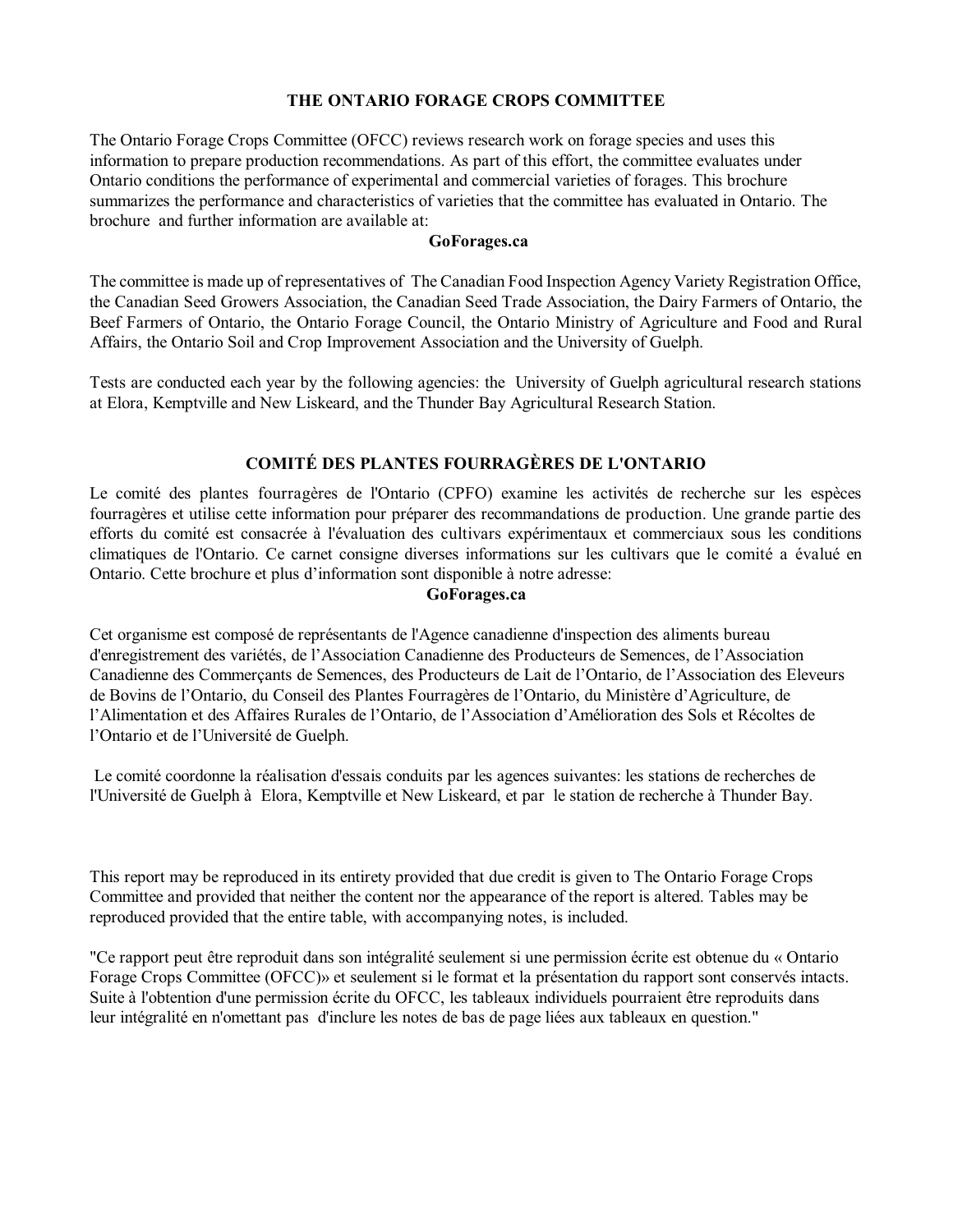# **ALFALFA/LUZERNE**

|                     | Indice de rendement composé | Composite Yield Index<br>% of mean/de la moyenne<br>Harvest Year<br>Année de récolte | 1,2                      |              |              | Pest Reaction <sup>3</sup><br>Résistance aux ravageurs |                         |                |                |                |                            | Year Supported<br>by OFCC Année<br>soutenu par le<br><b>CPFO</b> |
|---------------------|-----------------------------|--------------------------------------------------------------------------------------|--------------------------|--------------|--------------|--------------------------------------------------------|-------------------------|----------------|----------------|----------------|----------------------------|------------------------------------------------------------------|
| Cultivar            | $\mathbf{1}$                | $2+$                                                                                 | $3 & 4^4$                | $\rm BW$     | <b>VW</b>    | PRR                                                    | PLH                     | ${\rm FW}$     | APH-<br>Race 1 | APH-<br>Race 2 | Distributor/Distributeur   |                                                                  |
| Akori               | 104                         | 103                                                                                  | $\mathbb{L}$             | HR           | HR           | HR                                                     | $\overline{\mathbf{S}}$ | HR             | $\overline{R}$ | $\overline{a}$ | <b>Elite Seeds</b>         | 2015                                                             |
| Ascend              | 103                         | 105                                                                                  | 109                      | <b>HR</b>    | <b>HR</b>    | <b>HR</b>                                              | S                       | <b>HR</b>      | <b>HR</b>      |                | <b>Elite Seeds</b>         | 2011                                                             |
| Dakota              | 103                         | 104                                                                                  | $\overline{\phantom{a}}$ | $\mathbf R$  | <b>MR</b>    | <b>HR</b>                                              | S                       | $\mathbf R$    |                |                | General Seed Co. 2000 Ltd. | 2006                                                             |
| Dynasty             | 112                         | 105                                                                                  | $\overline{\phantom{a}}$ | <b>HR</b>    | <b>HR</b>    | <b>HR</b>                                              | $\mathbf S$             |                | $\mathbf R$    | R.             | ProRich Seeds Inc.         | 2014                                                             |
| <b>ELEVATE</b>      | 105                         | 101                                                                                  | 99                       | <b>HR</b>    | <b>HR</b>    | <b>HR</b>                                              | S                       | $\overline{a}$ |                |                | General Seed Co. 2000 Ltd. | 2007                                                             |
| Evermore            | 103                         | 100                                                                                  | 101                      | <b>HR</b>    | HR           | <b>HR</b>                                              | S                       | <b>HR</b>      | $\mathbb{R}$   | <b>HR</b>      | ProRich Seeds Inc.         | 2009                                                             |
| <b>FORCE</b>        | 105                         | 102                                                                                  | 106                      | HR           | HR           | <b>HR</b>                                              | $\mathbf S$             | $\mathbf R$    |                |                | General Seed Co. 2000 Ltd. | 2007                                                             |
| Foremost            | 100                         | 103                                                                                  | 104                      | <b>HR</b>    | <b>HR</b>    | <b>HR</b>                                              | S                       |                |                |                | ProRich Seeds Inc.         | 2010                                                             |
| FSG400LH            | 99                          | 98                                                                                   | 97                       | <b>HR</b>    | <b>HR</b>    | <b>HR</b>                                              | <b>HR</b>               | <b>HR</b>      | <b>HR</b>      |                | Quality Seeds Ltd.         | 2009                                                             |
| Lexus               | 99                          | 102                                                                                  | 101                      | HR           | <b>HR</b>    | HR                                                     | $\mathbf S$             | $\frac{1}{2}$  |                |                | Evergreen Seed             | 2009                                                             |
| <b>MARVEL</b>       | 101                         | 103                                                                                  | 105                      | <b>HR</b>    | <b>HR</b>    | <b>HR</b>                                              | S                       | <b>HR</b>      | <b>HR</b>      |                | Corland Seeds.(2011) Ltd.  | 2009                                                             |
| <b>OAC SUPERIOR</b> | 101                         | 102                                                                                  | 104                      | ${\bf R}$    | ${\bf R}$    | <b>MR</b>                                              | S                       | $\overline{a}$ |                |                | ProRich Seeds Inc.         | 2009                                                             |
| Prolific II         | 99                          | 97                                                                                   | 95                       | <b>HR</b>    | <b>HR</b>    | <b>HR</b>                                              | $\mathbf S$             | <b>HR</b>      | <b>HR</b>      | $\mathbb{R}$   | Dow Seeds                  | 2010                                                             |
| QWEST               | 102                         | 100                                                                                  | $\overline{\phantom{a}}$ | <b>HR</b>    | HR           | <b>HR</b>                                              | $\rm S$                 | HR             |                |                | General Seed Co. 2000 Ltd. | 2006                                                             |
| <b>RADAR</b>        | 102                         | 97                                                                                   | 97                       | <b>HR</b>    | $\mathbb{R}$ | ${\bf R}$                                              | $\mathbf S$             | $\overline{a}$ |                |                | <b>Speare Seeds</b>        | 2006                                                             |
| Shockwave BR        | 111                         | 105                                                                                  | $\mathcal{L}$            | <b>HR</b>    | <b>HR</b>    | <b>HR</b>                                              | S                       | <b>HR</b>      | <b>HR</b>      | $\mathbf{R}$   | <b>Speare Seeds</b>        | 2013                                                             |
| <b>SHOWDOWN</b>     | 101                         | 101                                                                                  | 103                      | <b>HR</b>    | <b>HR</b>    | <b>HR</b>                                              | $\mathbf S$             | $\blacksquare$ |                |                | Quality Seeds Ltd.         | 2011                                                             |
| <b>STELLAR FG</b>   | 102                         | 104                                                                                  | 104                      | <b>HR</b>    | $\mathbb{R}$ | <b>HR</b>                                              | S                       | $\overline{a}$ |                |                | Quality Seeds Ltd.         | 2007                                                             |
| Stockpile           | 107                         | 103                                                                                  | $\overline{\phantom{a}}$ | <b>HR</b>    | HR           | HR                                                     | S                       | <b>HR</b>      | <b>HR</b>      | $\mathbb{R}$   | Brett Young Seeds Ltd.     | 2013                                                             |
| <b>TOWER ST</b>     | L,                          | 98                                                                                   | $\blacksquare$           | $\mathbb{R}$ | $\mathbb{R}$ | $\mathbb{R}$                                           | S                       | HR             |                |                | Quality Seeds Ltd.         | 2007                                                             |
| Valid               | 102                         | 103                                                                                  | 100                      | <b>HR</b>    | <b>HR</b>    | <b>HR</b>                                              | S                       | $\overline{a}$ |                |                | Evergreen Seed             | 2008                                                             |
| WL343HQ             | 101                         | 102                                                                                  | 108                      | <b>HR</b>    | <b>HR</b>    | <b>HR</b>                                              | S                       | HR             | <b>HR</b>      |                | GROWMARK Inc.              | 2007                                                             |
| <b>WL 353 LH</b>    | 96                          | 92                                                                                   | 93                       | HR           | <b>HR</b>    | HR                                                     | <b>HR</b>               | <b>HR</b>      |                |                | GROWMARK Inc.              | 2011                                                             |
| <b>WL 354 HO</b>    | 99                          | 98                                                                                   | $\mathbb{L}$             | <b>HR</b>    | <b>HR</b>    | <b>HR</b>                                              | S                       | <b>HR</b>      | <b>HR</b>      | <b>HR</b>      | <b>GROWMARK</b> Inc        | 2013                                                             |
| <b>WL 357 HQ</b>    | 100                         | 102                                                                                  | 105                      | <b>HR</b>    | <b>HR</b>    | HR                                                     | S                       | <b>HR</b>      | <b>HR</b>      | S              | GROWMARK Inc.              | 2006                                                             |
| 135                 | $\blacksquare$              | 105                                                                                  | 109                      | <b>HR</b>    | <b>HR</b>    | <b>HR</b>                                              | S                       | <b>HR</b>      |                |                | ProRich Seeds Inc.         | 2010                                                             |
| 4S417               | 109                         | 104                                                                                  | 108                      | <b>HR</b>    | <b>HR</b>    | HR                                                     | S                       | HR             | <b>HR</b>      |                | Dow Seeds                  | 2010                                                             |
| 4010 BR             | 107                         | 106                                                                                  | 106                      | HR           | <b>HR</b>    | <b>HR</b>                                              | S                       | <b>HR</b>      | <b>HR</b>      | $\mathbb{R}$   | ProRich Seeds Inc          | 2010                                                             |
| 4020 MF             | 99                          | 105                                                                                  | 100                      | <b>HR</b>    | <b>HR</b>    | <b>HR</b>                                              | S                       | <b>HR</b>      | <b>HR</b>      | $\mathbb{R}$   | <b>Speare Seeds</b>        | 2013                                                             |
| 4030                | 106                         | 102                                                                                  | 103                      | <b>HR</b>    | <b>HR</b>    | <b>HR</b>                                              | $\mathbf S$             | <b>HR</b>      | <b>HR</b>      | ${\bf R}$      | <b>Speare Seeds</b>        | 2010                                                             |
| 55H94               | 96                          | 97                                                                                   | 97                       | <b>HR</b>    | <b>HR</b>    | <b>HR</b>                                              | <b>HR</b>               | <b>HR</b>      | <b>HR</b>      | $\mathbf R$    | Pioneer Hi-Bred            | 2011                                                             |
| 55Q27               | 101                         | $\overline{a}$                                                                       | $\overline{\phantom{a}}$ | <b>HR</b>    | <b>HR</b>    | <b>HR</b>                                              | S                       | <b>HR</b>      | <b>HR</b>      | $\mathbb{R}$   | Pioneer Hi-Bred            | 2013                                                             |
| 55V50               | 105                         | 102                                                                                  | 100                      | <b>HR</b>    | <b>HR</b>    | <b>HR</b>                                              | S                       | <b>HR</b>      | <b>HR</b>      | <b>HR</b>      | Pioneer Hi-Bred            | 2011                                                             |

**ALFALFA TABLE FOOTNOTES / NOTES SUR LE TABLEAU DE LUZERNE**

**1.** The varieties listed have not all been tested in the same trials. Composite Yield Index indicates performance of a variety relative to the average yield of all trials in which the variety has been tested. Mean Yield(T/Ha) 1<sup>st</sup> Year = 10.2, 2<sup>nd</sup> Year = 10.1, 3&4 yr = 9.4 Les variétés incrites n'ont pas toutes été évaluées dans les mêmes essais. L'Indice Composé de Rendement indique la performance d'une variété relative au rendement moyen de tous essais dans lesquels la variété a été essayée.

- **2.** A dash (-) indicates fewer than three public yield tests available. Un trait (-) indique que moins de trois essais publiques sont disponibles.
- **3.** HR = Highly Resistant (mre than 50% resistant plants), R = Resistant (31 to 50% resistant plants), MR = Moderately Resistant (15 to 30% resistant plants), S = Susceptible (less than 15% resistant plants). BW = Bacterial wilt, VW = Verticillium wilt, PRR = Phytopthora Root Rot,  $PLH =$  Potato Leafhopper,  $FW =$  Fusarium Wilt;  $APH =$  Aphonomyces

HR = Hautement résistant (plus de 50% de plants résistants), R = Résistant (31 à 50% de plants résistants), MR = Modérément Résistant (15 à 30% de plants résistants), S = Sensible (moins de 15% de plants résistants). BW = Flétrissement bactérien, VW = Verticilliose, PRR = Phytophthora, PLH = Cicadelle de la pomme de terre, FW = Fusarium Wilt. APH = Aphonomyces

4.  $3<sup>rd</sup>$  and 4<sup>th</sup> year alfalfa indexes indicate relative persistence among varieties on this list. As a guide,  $3<sup>rd</sup>$  and 4<sup>th</sup> year indexes less than 100 indicate below average persistence, between 100 and 105 indicates good persistence, and above 105 indicates very good persistence.

L'indice du rendement pour la 3<sup>ième</sup> et 4<sup>ième</sup> année représente la persistance relative parmi les cultivars. Un indice inférieur à 100 démontre une persistance sous la moyenne, entre 100 et 105 démontre une bonne persistance et un indice de 105, ou plus, démontre une très bonne persistance.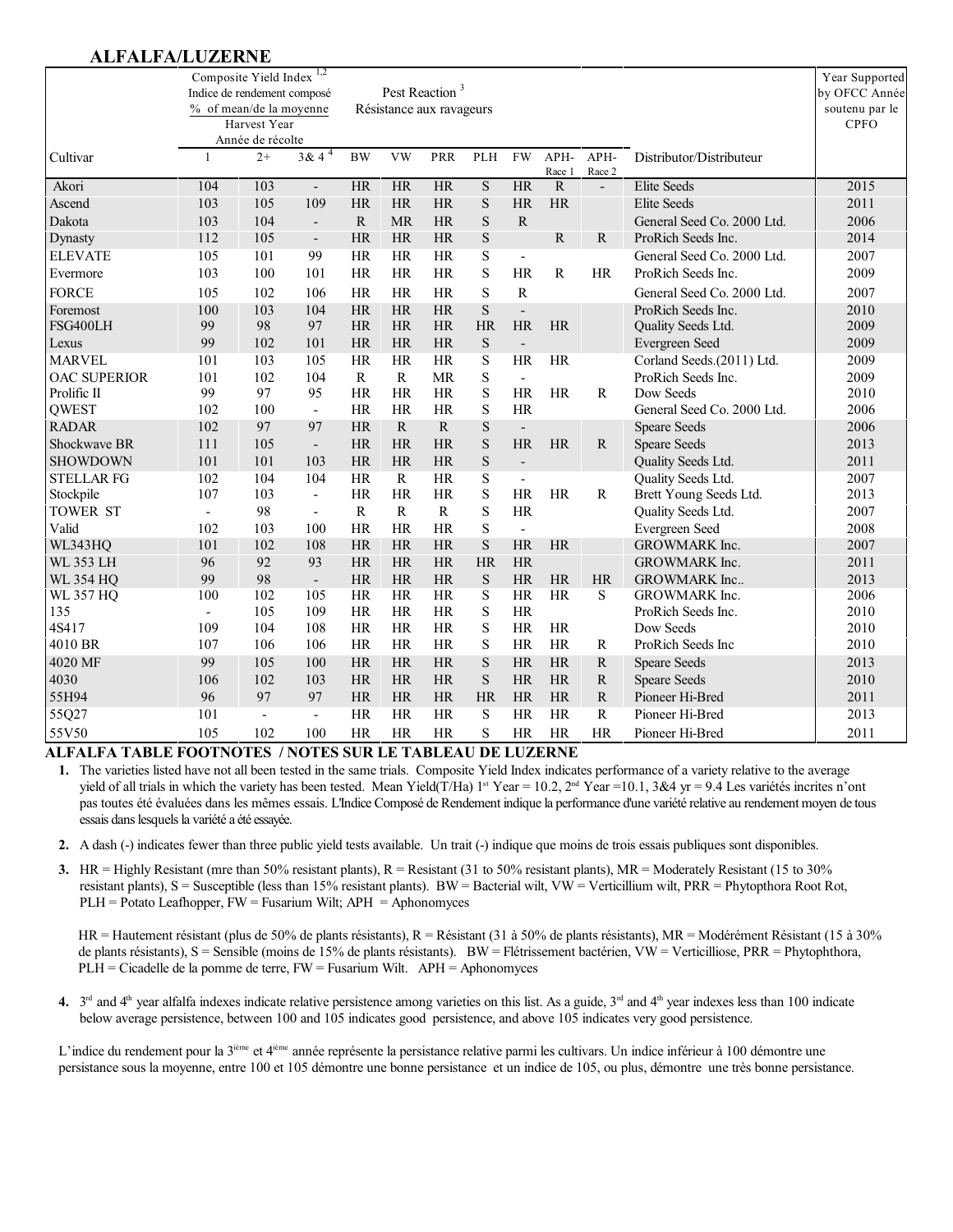# **BIRD'S-FOOT TREFOIL / LOTIER CORNICULÉ**

|                  |                     | Yield/Rendement (% of/de Leo) <sup>1</sup> |                   |                 |                         |
|------------------|---------------------|--------------------------------------------|-------------------|-----------------|-------------------------|
| Timothy mixture/ |                     | First flower/                              |                   |                 |                         |
|                  | Mélange avec fléole |                                            | Date de floraison |                 |                         |
| Cultivar         | South/Sud           | North/Nord                                 | Elora             | Regrowth/Regain | Distributor/Distibuteur |
| Empire           | 98                  | 103                                        | 01/07             | Medium/Moyen    | <b>Public Cultivar</b>  |
| Exact            | 101                 | 108                                        | 23/06             | Medium/Moyen    | <b>GROWMARK</b> Inc.    |
| Leo              | 100                 | 100                                        | 23/06             | Medium/Moyen    | <b>Public Cultivar</b>  |

1. Average yield of Leo in Southern Ontario trials 8.6 t/ha; in Northern Ontario trials 7.7 t/ha. Le rendement moyen de Léo dans le sud de l'Ontario: 8,6 t/ha; dans le nord de l'Ontario: 7,7 t/ha.

# **DOUBLE-CUT RED CLOVER / TRÈFLE ROUGE À DEUX COUPES**

|           |    |                         | Yield/Rendement $(\%$ of/de Tempus) <sup>1</sup> |                          | First flower/     |                          |
|-----------|----|-------------------------|--------------------------------------------------|--------------------------|-------------------|--------------------------|
|           |    | South/Sud<br>Year/Année |                                                  | North/Nord<br>Year/Année | Date de floraison |                          |
| Cultivar  |    | $2+$                    |                                                  | $2+$                     | Elora             | Distributor/Distributeur |
| AC Endure | 92 | 96                      | 95                                               | 98                       | 09/06             | Quality Seeds Ltd.       |
| Belle     |    | 93                      | 93                                               | 96                       | 08/06             | <b>PRIDE</b> Seeds       |

1. Average yield of Tempus in first year: Southern Ontario trials 9.7 t/ha; Northern Ontario 8.7 t/ha; in second year: Southern Ontario 9.1 t/ha; Northern Ontario 5.7 t/ha. Pour la première année, le rendement moyen de Tempus est 9,7 t/ha dans le sud de l'Ontario et 8,7 t/ha dans le nord de l'Ontario. Pour la deuxième année, c'est 9,1 t/ha pour le sud de l'Ontario et 5,7 t/ha pour le nord de l'Ontario.

# **WHITE CLOVER / TRÈFLE BLANC**

|          | Yield/Rendement $(\%$ of/de Alice) <sup>1</sup> |            |                           |
|----------|-------------------------------------------------|------------|---------------------------|
|          | Orchardgrass mixture / Mélange avec dactyle     |            |                           |
| Cultivar | South/Sud                                       | North/Nord | Distributor/Distributeur  |
|          |                                                 |            |                           |
| Osceola  | 102                                             | 97         | <b>Speare Seeds</b>       |
| WILL     | 105                                             | 107        | <b>Ouality Seeds Ltd.</b> |

1. Average yield of Alice, Southern Ontario 7.5 t/ha; in Northern Ontario trials 5.6 t/ha. Le rendement moyen d'Alice dans le sud de l'Ontario: 7,5 t/ha; dans le nord de l'Ontario: 5,6

#### **RYEGRASS/RAY-GRASS**

|                                                                               | Yield/Rendement |                          |                                  |  |  |  |  |
|-------------------------------------------------------------------------------|-----------------|--------------------------|----------------------------------|--|--|--|--|
| Cultivar                                                                      | South/Sud       | North/Nord               | Distributor/Distributeur         |  |  |  |  |
| Westerwold Annual Ryegrass/Ray-grass annuel (% of/de Barspectra) <sup>1</sup> |                 |                          |                                  |  |  |  |  |
|                                                                               |                 |                          |                                  |  |  |  |  |
| Italian Ryegrass/Ray-grass Italien (% of/de Maris Ledger) $1$                 |                 |                          |                                  |  |  |  |  |
| Maris Ledger (tetraploid)                                                     | 100             | 100                      | <b>Several Distributors</b>      |  |  |  |  |
| Perennial Ryegrass/Ray-grass vivace <sup>1</sup>                              |                 |                          |                                  |  |  |  |  |
| Intrada (tetraploid)                                                          | 102             | $\overline{\phantom{0}}$ | General Seed Co. 2000 Ltd.       |  |  |  |  |
| Remington (tetraploid)                                                        | 100             | ۰                        | Speare Seeds, ProRich Seeds Inc. |  |  |  |  |
| Toronto (diploid)                                                             | 97              | $\overline{\phantom{0}}$ | General Seed Co. 2000 Ltd.       |  |  |  |  |

1. Average yield of Barspectra , Maris Ledger and Remington Southern Ontario trials 6.2 ,6.0 and 6.5 t/ha; in Northern Ontario trials 6.0and 5.4 t/ha. Le rendement moyen de Barspectra , Maris Ledger et Remington dans le sud de l'Ontario; 6,2, 6,0 et 6.5 t/ha; dans le nord de l'Ontario; 6,0 et 5,4 t/ha. A dash (-) indicates that fewer than three public yield tests are available. Un trait (-) indique que moins de trois essais publiques sont disponibles.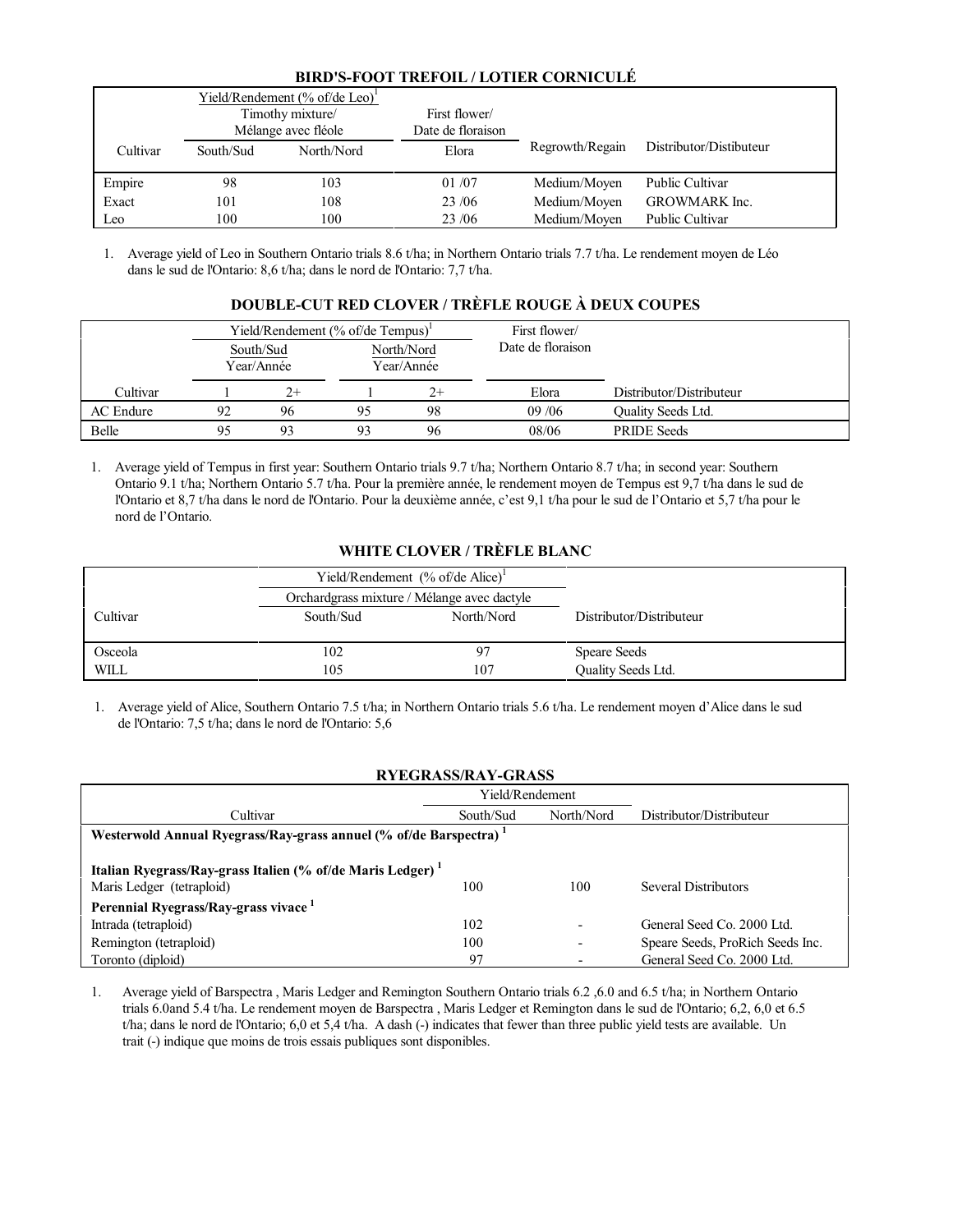#### **BROMEGRASS / BROME**

|                     |                |                                    | Yield/Rendement | 1, 2                                 | Heading date/ |                 |                              |
|---------------------|----------------|------------------------------------|-----------------|--------------------------------------|---------------|-----------------|------------------------------|
|                     |                | Hay management/<br>Gestion de foin |                 | Frequent cutting/<br>Coupe fréquente |               | Date d'épiaison | Distributor/<br>Distributeur |
| Cultivar            | <b>Species</b> | South/Sud                          | North/Nord      | South/Sud                            | North/Nord    | Elora           |                              |
| <b>Meadow Brome</b> |                |                                    |                 |                                      |               |                 |                              |
| Armada              | Meadow/Prés    | 130                                | 104             |                                      |               |                 | SeCan                        |
| Admiral             | Meadow/Prés    | 123                                | 99              | $\overline{\phantom{0}}$             |               |                 | SeCan                        |
| Fleet               | Meadow/Prés    | 106                                | 93              | $\overline{\phantom{0}}$             | 96            | 15/05           | SeCan                        |
| <b>Smooth Brome</b> |                |                                    |                 |                                      |               |                 |                              |
| PEAK                | Smooth/Inerme  | 100                                | 100             |                                      | 100           | 24/05           | <b>Ouality Seeds Ltd.</b>    |

1. Average yield of Peak in hay management, southern Ontario trials 7.3.1t/ha; in northern Ontario trials 9.0 t/ha. Le rendement moyen de Peak dans la gestion du foin dans le sud de l'Ontario: 7,3 t/ha; dans le nord de l'Ontario: 9,0 t/ha.

2. Average Yield of Peak in frequent cutting in southern Ontario 7.6 t/ha; in northern Ontario trials 7.8 t/ha. Le rendement moyen de Peak sous coupe fréquente dans le sud de l'Ontario: 7,6 t/ha; dans le nord de l'Ontario: 7,8 t/ha.

A dash (-) indicates that fewer than three public yield tests are available. Un trait (-) indique que moins de trois essais publiques sont disponibles.

# **TIMOTHY-EARLY HARVEST MANAGEMENT / FLÉOLE - RÉCOLTE SOUS RÉGIME HÂTIF**

|          | Yield/Rendement<br>$\frac{6}{2}$ of/de Richmond) <sup>1,2</sup> |                          | Heading date/<br>Date d'épiaison | Regrowth/    |                          |
|----------|-----------------------------------------------------------------|--------------------------|----------------------------------|--------------|--------------------------|
| Cultivar | South/Sud                                                       | North/Nord               | Elora                            | Regain       | Distributor/Distributeur |
| Derby    | 100                                                             | $\overline{\phantom{0}}$ | 29 / 05                          | Good/Bon     | <b>GROWMARK</b> Inc.     |
| Richmond | 100                                                             | 100                      | 27/05                            | Medium/Moven | <b>PRIDE</b> Seeds       |

1 Average yield of Richmond, Southern Ontario trials 8.6 t/ha; in Northern Ontario trials 6.7 t/ha. Le rendement moyen de Richmond dans le sud de l'Ontario: 8,6 t/ha; dans le nord de l'Ontario: 6,7 t/ha.

2. A dash (-) indicates that fewer than three public yield tests are available. Un trait (-) indique que moins de trois essais publiques sont disponibles.

#### **TIMOTHY-LATE HARVEST MANAGEMENT / FLÉOLE - RÉCOLTE SOUS RÉGIME TARDIF**

|                 | Yield/Rendement<br>$(\%$ of/de Climax) <sup>1</sup> |            | Heading date/<br>Date d'épiaison | Regrowth/    |                            |
|-----------------|-----------------------------------------------------|------------|----------------------------------|--------------|----------------------------|
| Cultivar        | South/Sud                                           | North/Nord | Elora                            | Regain       | Distributor/Distributeur   |
| <b>AC</b> Pratt | 107                                                 | 101        | $\overline{\phantom{0}}$         | Good/Bon     | SeCan                      |
| <b>AURORA</b>   | 109                                                 | 102        | 07/06                            | Good/Bon     | Speare Seeds               |
| Climax          | 100                                                 | 100        | 05/06                            | Medium/Moyen | Public Cultivar            |
| Crest           | 118                                                 | 102        | 07/06                            | Excellent    | GROWMARK Inc.              |
| <b>EXPRESS</b>  | 114                                                 | 106        | 0.5/06                           | Excellent    | Quality Seeds Ltd.         |
| Itasca          | 108                                                 | 106        | 05/06                            | Good/Bon     | ProRich Seeds Inc.         |
| <b>TREASURE</b> | 114                                                 | 113        | 31/05                            | Excellent    | General Seed Co. 2000 Ltd. |

1 Average yield of Climax, Southern Ontario trials 8.1 t/ha; in Northern Ontario 7.0 t/ha. Le rendement moyen de Climax dans le sud de l'Ontario: 8,1 t/ha; dans le nord de l'Ontario: 7,0 t/ha.

Note: Comparisons of variety performance between timothy tables are not valid because of the different harvest management regime. Une comparaison des cultivars entre les deux tableaux de fléole est déconseillée car le régime d'exploitation est différent.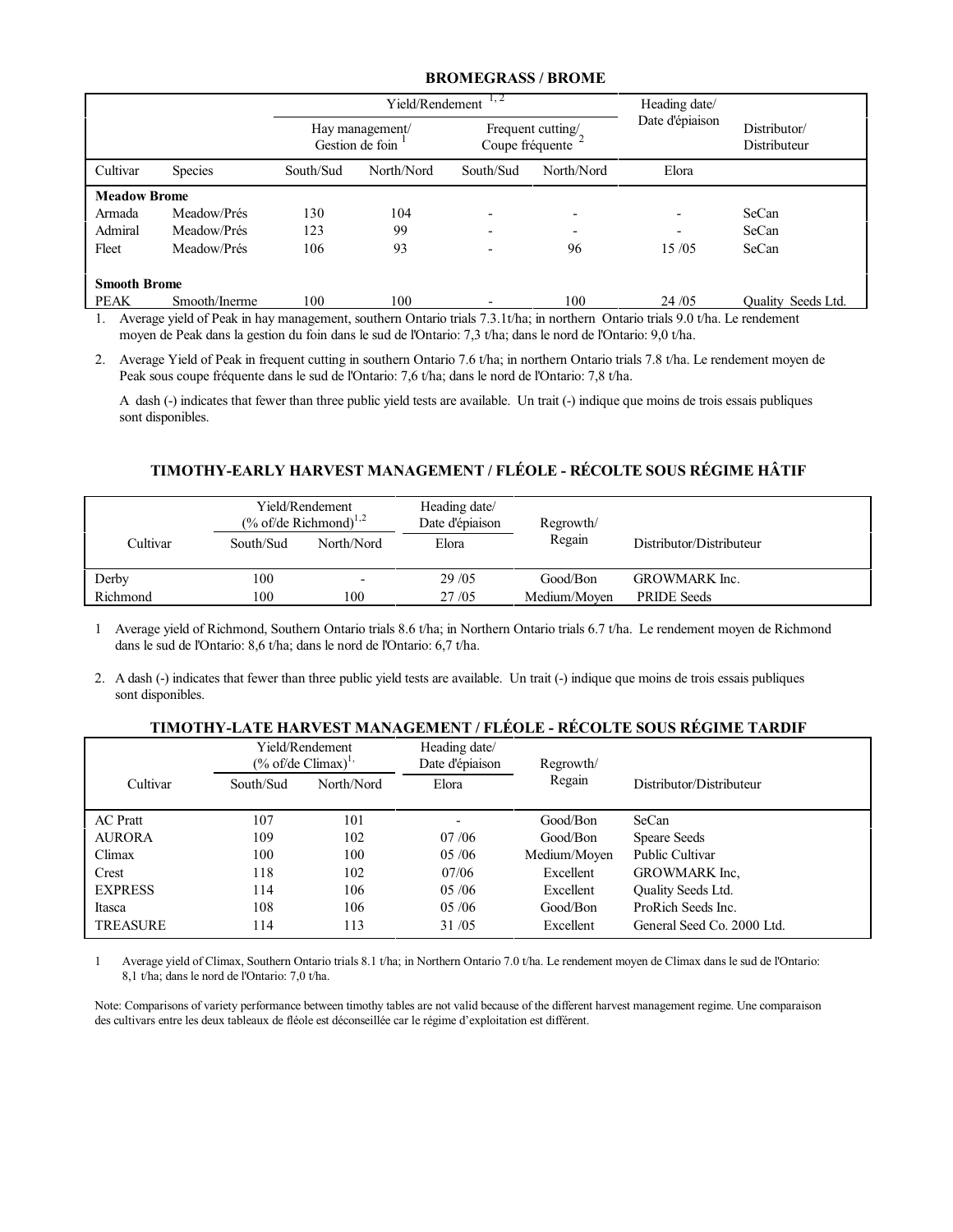#### **ORCHARDGRASS / DACTYLE**

|                                         | Yield/Rendement <sup>1</sup> |                          | Heading date/<br>Date d'épiaison |                                           |
|-----------------------------------------|------------------------------|--------------------------|----------------------------------|-------------------------------------------|
| Cultivar                                | South/Sud                    | North/Nord               | Elora                            | Distributor/Distributeur                  |
| Late/Tardif (% of/de OKAY) <sup>1</sup> |                              |                          |                                  |                                           |
| Dividend VL                             | 89                           | 100                      | 11/06                            | Quality Seeds Ltd.                        |
| Hay master                              | 104                          | $\overline{\phantom{0}}$ | 31/05                            | <b>GROWMARK</b> Inc.                      |
| OKAY                                    | 100                          | 100                      | 01/06                            | <b>PRIDE</b> Seeds                        |
| Proper                                  | 101                          | $\overline{\phantom{0}}$ | 31/05                            | Quality Seeds Ltd, Corland Seeds(2011)Ltd |

1 Average yield of OKAY, Southern Ontario trials 7.3 t/ha; in Northern Ontario 7.4 t/ha. Le rendement moyen de OKAY dans le sud de l'Ontario: 7,3 t/ha; dans le nord de l'Ontario: 7,4 t/ha.

#### **OTHER GRASSES / AUTRES GRAMINÉES**

|                                                                  | Yield/Rendement |            | Heading date/ Date d'épiaison |                                             |  |  |  |
|------------------------------------------------------------------|-----------------|------------|-------------------------------|---------------------------------------------|--|--|--|
| Cultivar                                                         | South/Sud       | North/Nord | Elora                         | Distributor/Distributeur                    |  |  |  |
| REED CANARYGRASS / ALPISTE ROSEAU (% of/de Palaton) <sup>1</sup> |                 |            |                               |                                             |  |  |  |
| MARATHON <sup>2</sup>                                            | 96              | 104        | 28/05                         | Quality Seeds Ltd, Corland Seeds(2011)Ltd   |  |  |  |
| Venture $2$                                                      | 100             | 97         | 31/05                         | Speare Seeds, ProRich Seeds Inc.            |  |  |  |
| TALL FESCUE / FÉTUQUE ÉLEVÉE (% of/de Courtenay) <sup>1</sup>    |                 |            |                               |                                             |  |  |  |
| Courtenay                                                        | 100             | 100        | 25/05                         | Quality Seeds Ltd.                          |  |  |  |
| Kora                                                             | 104             | 97         | 06/06                         | Quality Seeds Ltd., Corland Seeds(2011)Ltd. |  |  |  |
| <b>YUKON</b>                                                     | 104             | 95         |                               | General Seed Co. 2000 Ltd.                  |  |  |  |
| MEADOW FESCUE / FÉTUQUE DES PRÉS (% of/de Mimer) <sup>1</sup>    |                 |            |                               |                                             |  |  |  |
| Pradel                                                           | 104             | 101        | 25/05                         | Speare Seeds,                               |  |  |  |

1 Average yield of Palaton, Courtenay, and Mimer, Southern Ontario trials 9.8, 8.8 and 5.9 t/ha; in Northern Ontario trials 8.0, 8.6 and 5.7 t/ha. Le rendement moyen de Palaton, de Courtenay et Mimer dans le sud de l'Ontario; 9,8 8,8 et 5,9 t/ha; dans le nord de l'Ontario; 8,0 8,6 et 5,7 t/ha.

2 Varieties with significantly lower levels of gramine alkaloid. High levels of gramine alkaloid reduces palatability and intake. Cultivars avec un niveau inférieur d'alcaloïdes gramine. L'ingestion et l'appétabilité sont réduits par un niveau élevé d'alcaloïdes gramine.